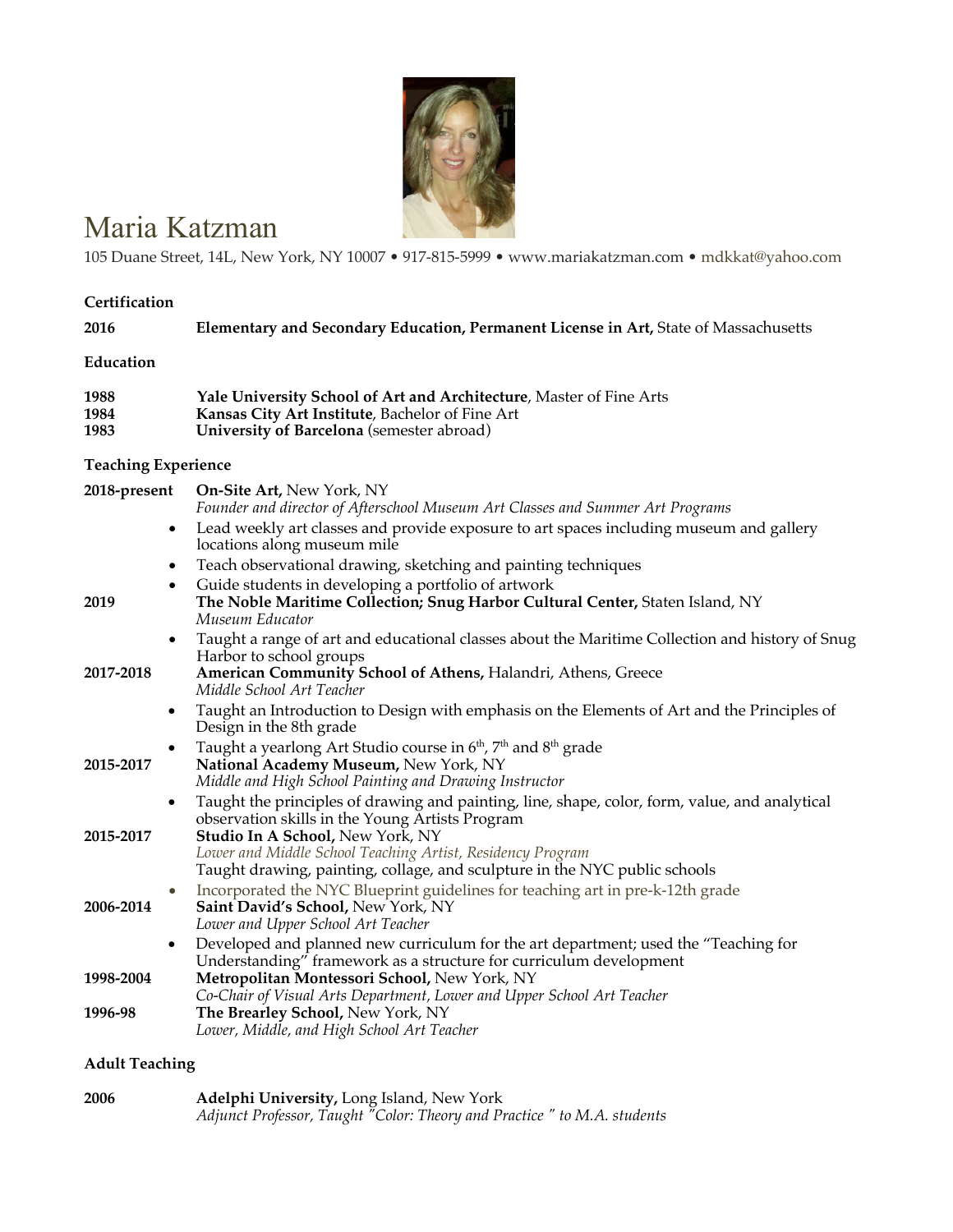- Taught concepts of color theory by investigating color's visual structure in a series of small paintings and collages
- **1996-2006 The 92nd Street Y,** New York, NY *Beginning/Intermediate Drawing Instructor*
	- Taught the principles of drawing, line, tone, mass, light, composition, positive/negative, scale, linear perspective, and analytical observation

#### **Related Professional Experience**

| 2020      | <b>Portfolio School, New York, NY</b>                                                 |
|-----------|---------------------------------------------------------------------------------------|
|           | Taught 3 drawing workshops on Zoom, Lower and middle school                           |
| 2015      | Poly Prep School Summer Program, Brooklyn, NY                                         |
|           | Taught Mixed Media Bugs, Becoming Van Gogh, Dream catchers, Mandalas                  |
| 2006-2014 | Saint David's School, New York, NY                                                    |
|           | After School Mixed Media class, Lower school                                          |
| 2013      | <b>Responsive Classroom Workshop</b> , certification for the sampler course           |
| 2012      | Professional Development Grant, Saint David's School.                                 |
|           | Traveled to Istanbul and Cappadocia to photograph and develop art projects related to |
|           | architecture                                                                          |
| 2006      | Visiting Artist, Adelphi University. Presented and discussed my work                  |
| 2001-2003 | Professional Development Grant, Metropolitan Montessori School.                       |
|           | Traveled to France, Spain and Italy to develop children's projects inspired by Gothic |
|           | architecture, castles, and cathedrals                                                 |
| 1999      | Tasis, The American School in Switzerland, Lugano, Switzerland                        |
|           | Taught art and English classes in the summer TELP program in Switzerland              |
| 1991-97   | Berkeley Carroll School Summer Program, Brooklyn, NY                                  |
|           | Taught book-making, puppetry, painting, and mask-making                               |
| 1996      | Henry Street Settlement, New York, NY                                                 |
|           | Teaching Artist                                                                       |
| 1990-96   | The Studio In A School Association, New York, NY                                      |
|           | Lower and Middle School Teaching Artist, Residency Program                            |
| 1987-88   | Yale University, New Haven, CT                                                        |
|           | Teaching Assistant to professor Richard Ryan. Taught advanced drawing classes         |

#### **Solo Exhibitions**

| 2014 | Greene County Council on the Arts, Catskill, NY: Quiet Time: Oil paintings           |
|------|--------------------------------------------------------------------------------------|
| 2013 | Ruth S. Harley University Center Gallery, Adelphi University, Long Island, NY: Cabin |
|      | Paintings: Oil paintings and Gouache works on paper                                  |

#### **Group Exhibitions**

| 2016 | National Academy Museum and School, New York, NY: Creative Mischief         |
|------|-----------------------------------------------------------------------------|
| 2014 | WFG Gallery, Woodstock, NY: A View of Woodstock                             |
| 2011 | <b>Bowery Gallery, New York, NY: Invitational Group Show</b>                |
| 2010 | Catskill Mountain Foundation, Hunter, NY: New Works on Paper                |
| 2009 | Fletcher Gallery, Woodstock, NY: Landscape paintings                        |
| 2008 | Windham Fine Arts Gallery, Windham, NY: People Doing Stuff                  |
| 2008 | Catskill Mountain Foundation, Hunter, NY: West of the Hudson                |
| 2008 | Joie de Livres Gallery, Salisbury, CT: Spring Awakening                     |
| 2007 | Kleinert Gallery, Woodstock, NY: 5 x 7 Show                                 |
| 2005 | Weill Art Gallery, 92 Street Y, New York, NY: 75th Anniversary Faculty Show |
| 2005 | Ferrin Gallery, Lenox, MA: Portraits                                        |
| 2004 | 92 <sup>nd</sup> Street Y, New York, NY: Faculty Exhibition                 |
| 2003 | Wendy Cooper Gallery, Madison, WI: A Year in Review Gallery Artists         |
| 2003 | Wendy Cooper Gallery, Madison, WI: Two-person Show, New Paintings,          |
| 2002 | New York University, New York, NY: Small Works Show                         |

### **Publications**

| <b>June 2003</b> | <b>Isthmus Paper, Review of Lisa Krivacka and Maria Katzman Exhibition at Wendy</b> |  |  |  |
|------------------|-------------------------------------------------------------------------------------|--|--|--|
|                  | Cooper Gallery, Madison, WI                                                         |  |  |  |